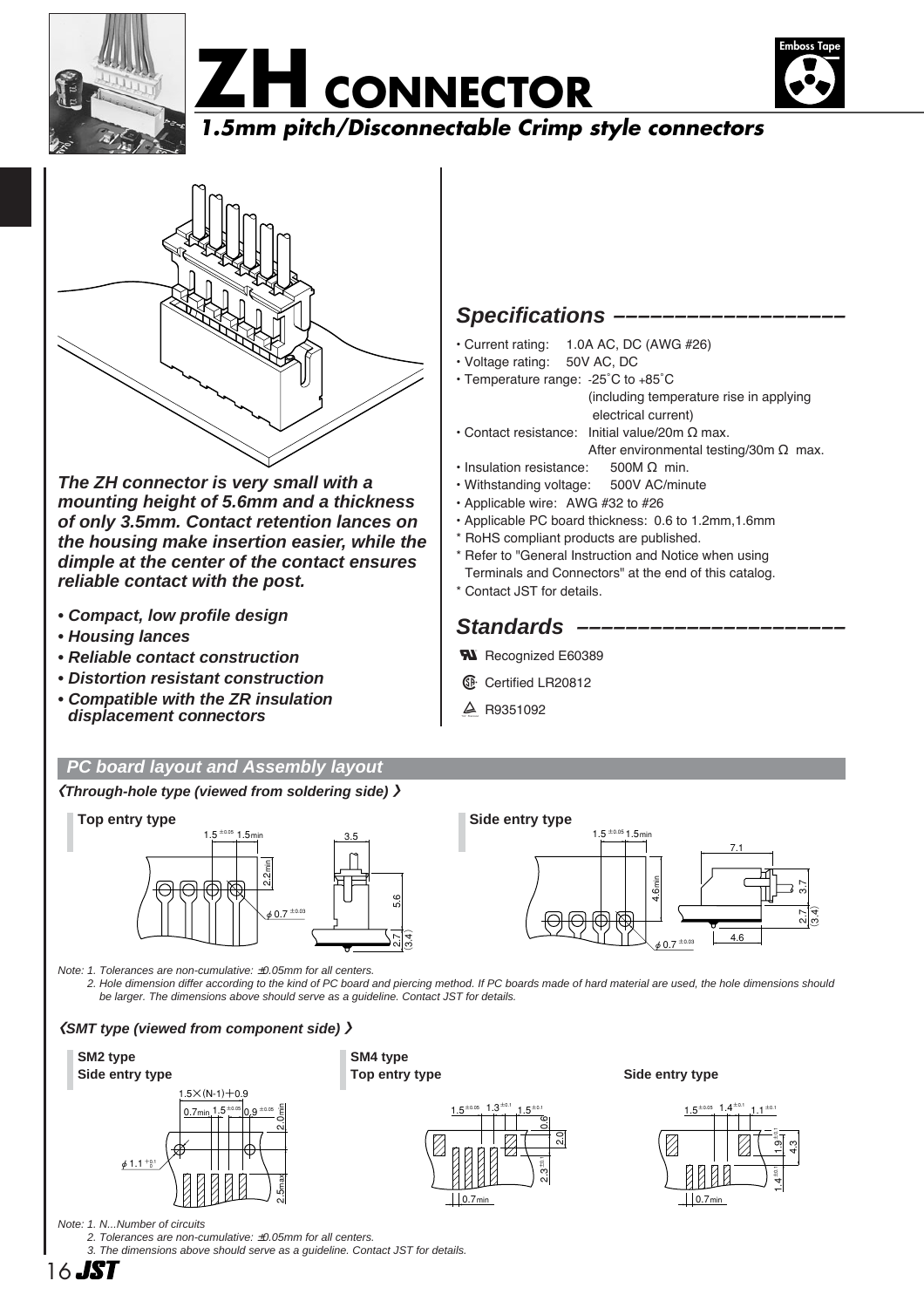# **ZH CONNECTOR**

#### **Contact**



|                        | Crimping | Applicator               |               |                            |  |  |
|------------------------|----------|--------------------------|---------------|----------------------------|--|--|
| Contact                |          | machine Crimp applicator | Dies          | Crimp applicator with dies |  |  |
|                        |          | MKS-L                    | MK/SZH-002-05 | APLMK SZH002-05            |  |  |
| SZH-002T-P0.5   AP-K2N |          |                          |               |                            |  |  |

| Model No.                  |                  | $Q'$ ty / |                      |        |  |  |  |
|----------------------------|------------------|-----------|----------------------|--------|--|--|--|
|                            | mm <sup>2</sup>  | AWG#      | Insulation O.D. (mm) | reel   |  |  |  |
| <b>SZH-002T-P0.5</b>       | $0.08 \sim 0.13$ | $28 - 26$ | $0.8 - 1.1$          | 13.000 |  |  |  |
| <b>SZH-003T-P0.5</b>       | $0.032 - 0.08$   | $32 - 28$ | $0.5 - 0.9$          | 16,000 |  |  |  |
|                            |                  |           |                      |        |  |  |  |
| <b>Material and Finish</b> |                  |           |                      |        |  |  |  |

Phosphor bronze, tin-plated (reflow treatment)

**RoHS compliance**

|                        | Crimping | Applicator               |               |                            |  |  |
|------------------------|----------|--------------------------|---------------|----------------------------|--|--|
| Contact                |          | machine Crimp applicator | Dies          | Crimp applicator with dies |  |  |
| SZH-003T-P0.5   AP-K2N |          | MKS-L                    | MK/SZH-003-05 | APLMK SZH003-05            |  |  |
|                        |          | *MKS-SC                  | SC/SZH-003-05 | APLSC SZH003-05            |  |  |

Note: \*Strip-crimp applicator.

#### **Housing**



<For reference> As the color identification,

the following alphabet shall be put in the underlined part.

For availability, delivery and minimum order quantity, contact JST.

ex. **ZHR-2-oo-**

(blank)…natural (white)

K…black R…red E…blue M…green

#### **Through-hole type shrouded header**



|                 |               | Dimensions (mm) | $Q'$ ty / |       |
|-----------------|---------------|-----------------|-----------|-------|
| <b>Circuits</b> | Model No.     | A               | B         | bag   |
| $\overline{c}$  | ZHR-2         | 1.5             | 4.5       | 1,000 |
| 3               | ZHR-3         | 3.0             | 6.0       | 1,000 |
| 4               | ZHR-4         | 4.5             | 7.5       | 1,000 |
| 5               | ZHR-5         | 6.0             | 9.0       | 1,000 |
| 6               | ZHR-6         | 7.5             | 10.5      | 1,000 |
| 6               | ZHR-6(3.0)    | 15.0            | 18.0      | 1,000 |
| $\overline{7}$  | ZHR-7         | 9.0             | 12.0      | 1,000 |
| 8               | ZHR-8         | 10.5            | 13.5      | 1,000 |
| 9               | ZHR-9         | 12.0            | 15.0      | 1,000 |
| 10              | <b>ZHR-10</b> | 13.5            | 16.5      | 1,000 |
| 11              | <b>ZHR-11</b> | 15.0            | 18.0      | 1,000 |
| 12 <sup>2</sup> | <b>ZHR-12</b> | 16.5            | 19.5      | 1,000 |
| 13              | <b>ZHR-13</b> | 18.0            | 21.0      | 1,000 |

**Material** PA 66, UL94V-0, natural (white)

**RoHS compliance**

Note: 1. ZHR-6(3.0) is 6 circuits 3.0mm pitch plugged up.

As for this housing, only circuit No.1 is marked.

2. ZHR-6(3.0) is not UL/CSA/TÜV approved.

|                 |                     | Model No.          |                         |                          |      | Dimensions (mm) |       | $Q'$ ty / box |                                               |  |
|-----------------|---------------------|--------------------|-------------------------|--------------------------|------|-----------------|-------|---------------|-----------------------------------------------|--|
| <b>Circuits</b> | Top entry<br>type   | Side entry<br>type | Note)<br>Top entry type | Note)<br>Side entry type | A    | B               | type  | type          | Top entry Side entry Side entry<br>$type-3.4$ |  |
| $\overline{2}$  | B <sub>2</sub> B-ZR | S2B-ZR             | B2B-ZR-3.4              | S2B-ZR-3.4               | 1.5  | 4.5             | 2.000 | 2.000         | 2,000                                         |  |
| 3               | B3B-ZR              | S3B-ZR             | B3B-ZR-3.4              | S3B-ZR-3.4               | 3.0  | 6.0             | 2.000 | 2.000         | 1.000                                         |  |
| 4               | B4B-ZR              | S4B-ZR             | B4B-ZR-3.4              | S4B-ZR-3.4               | 4.5  | 7.5             | 2.000 | 2.000         | 2,000                                         |  |
| 5               | B5B-ZR              | S5B-ZR             | B5B-ZR-3.4              | S5B-ZR-3.4               | 6.0  | 9.0             | 2.000 | 1.000         | 1.000                                         |  |
| 6               | B6B-ZR              | S6B-ZR             | B6B-ZR-3.4              | S6B-ZR-3.4               | 7.5  | 10.5            | 2.000 | 1.000         | 1,000                                         |  |
| 7               | B7B-ZR              | S7B-ZR             | B7B-ZR-3.4              | S7B-ZR-3.4               | 9.0  | 12.0            | 1.000 | 1.000         | 1.000                                         |  |
| 8               | B8B-ZR              | S8B-ZR             | B8B-ZR-3.4              | S8B-ZR-3.4               | 10.5 | 13.5            | 1.000 | 1.000         | 1.000                                         |  |
| 9               | B9B-ZR              | S9B-ZR             | B9B-ZR-3.4              | S9B-ZR-3.4               | 12.0 | 15.0            | 1.000 | 1.000         | 1,000                                         |  |
| 10              | B10B-ZR             | <b>S10B-ZR</b>     | B10B-ZR-3.4             | S10B-ZR-3.4              | 13.5 | 16.5            | 1.000 | 1.000         | 1.000                                         |  |
| 11              | <b>B11B-ZR</b>      | S11B-ZR            | B11B-ZR-3.4             | S11B-ZR-3.4              | 15.0 | 18.0            | 1.000 | 500           | 500                                           |  |
| 12              | <b>B12B-ZR</b>      | <b>S12B-ZR</b>     | B12B-ZR-3.4             | S12B-ZR-3.4              | 16.5 | 19.5            | 1.000 | 500           | 500                                           |  |
| 13              | B13B-ZR             | S13B-ZR            | B13B-ZR-3.4             | S13B-ZR-3.4              | 18.0 | 21.0            | 500   | 500           | 500                                           |  |

Material and Finish

Pin: Brass, copper-undercoated, tin-plated (reflow treatment) Wafer: Glass-filled PA 66, UL94V-0, natural (ivory)

**RoHS compliance** This product displays (LF)(SN) on a label. Note: Headers with 3.4mm long solder tails, suited for the 1.6mm thick PC board.

<For reference> As the color identification,

the following alphabet shall be put in the underlined part.

For availability, delivery and minimum order quantity, contact JST.

ex. **B2B-ZR-3.4-oo-** (blank)…natural (ivory)

K…black R…red E…blue M…green

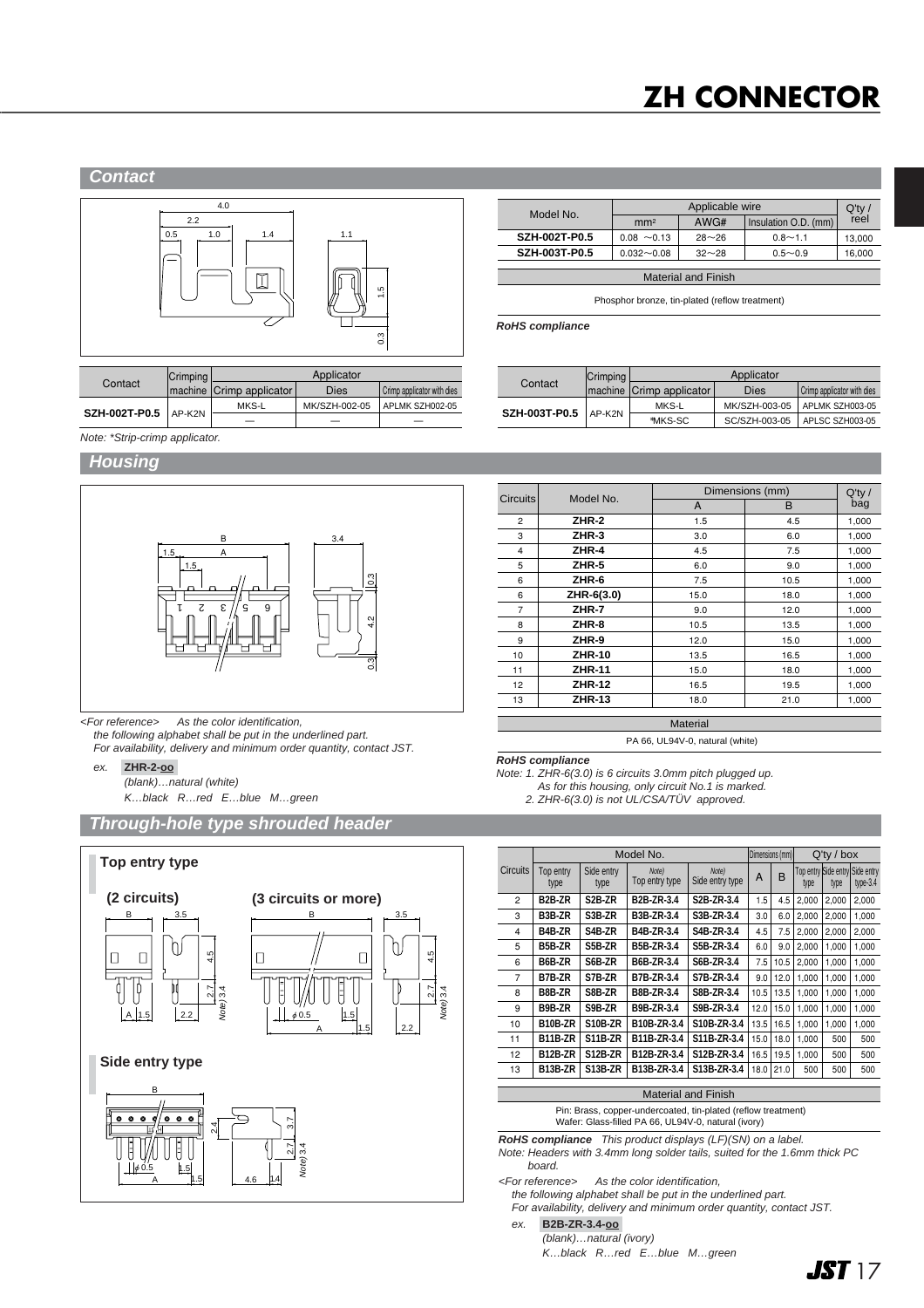# **ZH CONNECTOR**

#### **SMT type shrouded header**



|                 | Model No.                  |      | Dimensions (mm) | $Q'$ ty / |
|-----------------|----------------------------|------|-----------------|-----------|
| <b>Circuits</b> | Side entry type            | A    | B               | reel      |
| 2               | S2B-ZR-SM2-TF              | 1.5  | 4.5             | 1,000     |
| 3               | S3B-ZR-SM2-TF              | 3.0  | 6.0             | 1,000     |
| 4               | S4B-ZR-SM2-TF              | 4.5  | 7.5             | 1,000     |
| 5               | S5B-ZR-SM2-TF              | 6.0  | 9.0             | 1,000     |
| 6               | S6B-ZR-SM2-TF              | 7.5  | 10.5            | 1,000     |
| $\overline{7}$  | S7B-ZR-SM2-TF              | 9.0  | 12.0            | 1,000     |
| 8               | S8B-ZR-SM2-TF              | 10.5 | 13.5            | 1,000     |
| 9               | S9B-ZR-SM2-TF              | 12.0 | 15.0            | 1,000     |
| 10              | S10B-ZR-SM2-TF             | 13.5 | 16.5            | 1,000     |
| 11              | S11B-ZR-SM2-TF             | 15.0 | 18.0            | 1,000     |
| 12              | S12B-ZR-SM2-TF             | 16.5 | 19.5            | 1,000     |
| 13              | S13B-ZR-SM2-TF             | 18.0 | 21.0            | 1,000     |
|                 | <b>Material and Finish</b> |      |                 |           |

Pin: Brass, copper-undercoated, tin-plated (reflow treatment) Wafer: Glass-filled PA 46, UL94V-0, natural (ivory)

**RoHS compliance** This product displays (LF)(SN) on a label.

#### **SM4 type**



|          | Model No.            | Dimensions (mm) |      | $Q'$ ty / reel |                   |                    |
|----------|----------------------|-----------------|------|----------------|-------------------|--------------------|
| Circuits | Top entry type       | Side entry type | A    | B              | Top entry<br>type | Side entry<br>type |
| 2        | <b>B2B-ZR-SM4-TF</b> | S2B-ZR-SM4A-TF  | 1.5  | 6.0            | 1,000             | 1,000              |
| 3        | B3B-ZR-SM4-TF        | S3B-ZR-SM4A-TF  | 3.0  | 7.5            | 1,000             | 1,000              |
| 4        | B4B-ZR-SM4-TF        | S4B-ZR-SM4A-TF  | 4.5  | 9.0            | 1,000             | 1,000              |
| 5        | B5B-ZR-SM4-TF        | S5B-ZR-SM4A-TF  | 6.0  | 10.5           | 1.000             | 1.000              |
| 6        | B6B-ZR-SM4-TF        | S6B-ZR-SM4A-TF  | 7.5  | 12.0           | 1.000             | 1.000              |
| 7        | <b>B7B-ZR-SM4-TF</b> | S7B-ZR-SM4A-TF  | 9.0  | 13.5           | 1.000             | 1,000              |
| 8        | <b>B8B-ZR-SM4-TF</b> | S8B-ZR-SM4A-TF  | 10.5 | 15.0           | 1.000             | 1.000              |
| 9        | B9B-ZR-SM4-TF        | S9B-ZR-SM4A-TF  | 12.0 | 16.5           | 1.000             | 1,000              |
| 10       | B10B-ZR-SM4-TF       | S10B-ZR-SM4A-TF | 13.5 | 18.0           | 1,000             | 1,000              |
| 11       | B11B-ZR-SM4-TF       | S11B-ZR-SM4A-TF | 15.0 | 19.5           | 1,000             | 1,000              |
| 12       | B12B-ZR-SM4-TF       | S12B-ZR-SM4A-TF | 16.5 | 21.0           | 1.000             | 1,000              |
| 13       | B13B-ZR-SM4-TF       | S13B-ZR-SM4A-TF | 18.0 | 22.5           | 1.000             | 1.000              |

#### Material and Finish

Pin: Brass, copper-undercoated, tin-plated (reflow treatment) Wafer: PA 6T, UL94V-0, natural (ivory) Solder tab: Brass, copper-undercoated, tin-plated (reflow treatment)

**RoHS compliance** This product displays (LF)(SN) on a label. Note: 1. The products listed above are supplied on embossed-tape.

2. Contact JST for the top entry type headers with suction cap. <For reference> As the color identification,

the following alphabet shall be put in the underlined part. For availability, delivery and minimum order quantity, contact JST.

#### ex. **S2B-ZR-SM4A-oo-TF-**

(blank)…natural (ivory) K…black R…red E…blue M…green